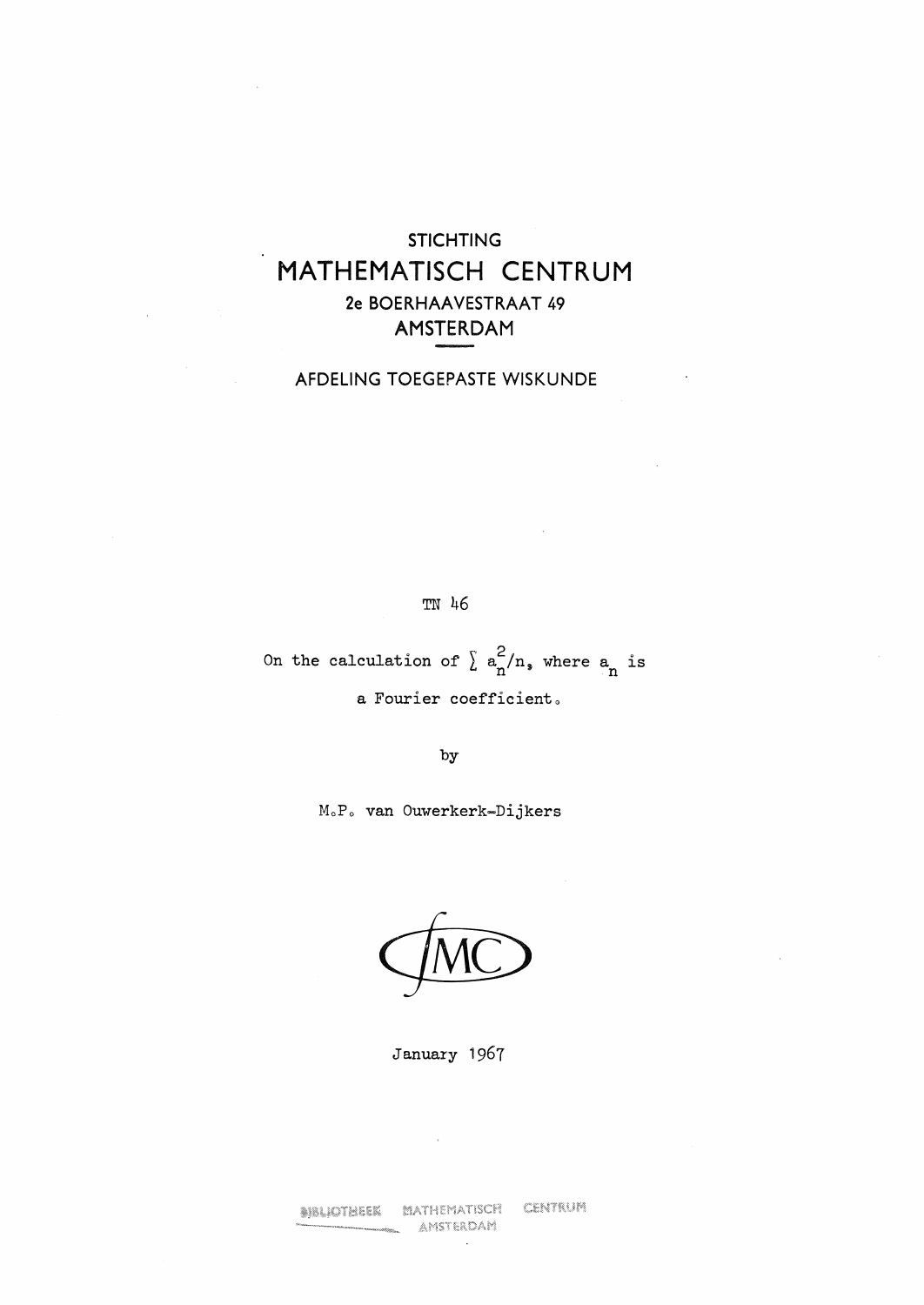1. We consider the function  $f(x)$ , a periodic function of x with period  $2\pi$ , which is identically zero in nearly all of the interval  $(-\pi, \pi)$ . The symmetry properties of this function are such that the following cosine-expansion is possible

$$
f(x) = \sum_{n=1}^{\infty} a_n \cos nx_3
$$
 (1.1)

where  $a_{2n} = 0$   $(n = 1, 2, \ldots).$  $(1.2)$ 

In figure 1 such a function is sketched.



Figure 1.

It is helpful to introduce the function  $h(x)$ , defined by

$$
h(\pi x/\delta) = f(x). \qquad (1.3)
$$

We know from alinea 1 that

$$
f(x) \equiv 0
$$
 for  $(k-1)\pi/2 + \delta/2 \le x \le k\pi/2 - \delta/2$  (1.4)  
\n $(k = 0, \pm 1, \dots, \cdot)$ 

where  $\delta$  approaches zero.

With the aid of the above we wish to compute the sum S when

$$
S = \sum_{n=1}^{\infty} a_n^2 / n \tag{1.5}
$$

An obvious way to solve this problem is to invert relation  $(1,1)$  and to substitute the resulting  $a_n$  in  $(1.5)$ . Since it is rather diffecult to sum the series, obtained in this manner, we will use a different method.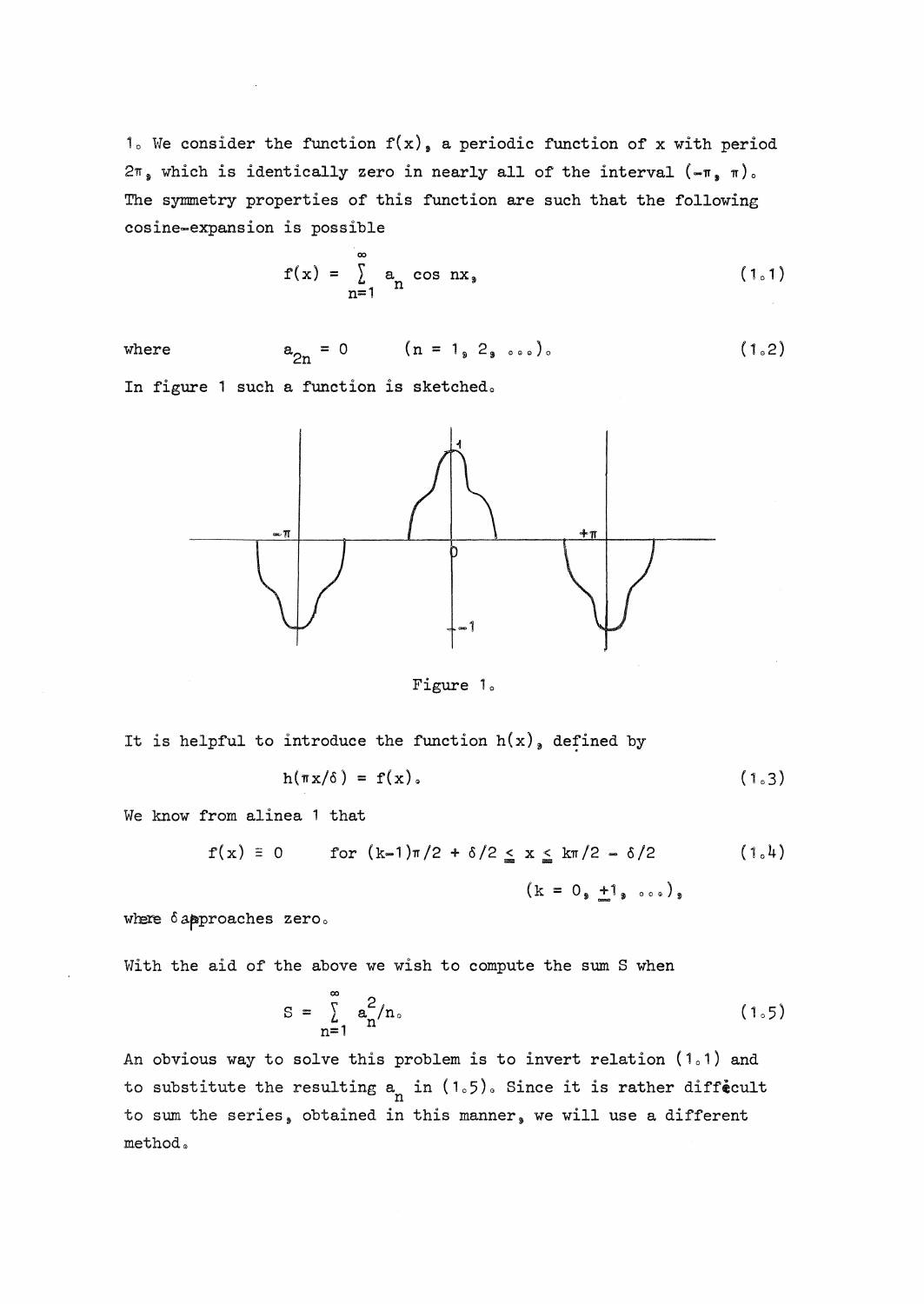We introduce an intermediary cosine-expansion, as follows

$$
g(\pi x/\delta) = \sum_{n=1}^{\infty} a_n^2 \cos nx.
$$
 (1.6)

On the other hand

$$
g(\pi x/\delta) = (2/\pi) \int_0^{\pi} f(\xi) f(x-\xi) d\xi.
$$

From  $(1,1)$  and  $(1,2)$  we know that

$$
f(\pi/2-x) = -f(\pi/2+x)_{\circ}
$$

so that

$$
g(\pi x/\delta) = (2/\pi) \int_{-\pi/2}^{\pi/2} f(\xi) f(x-\xi) d\xi.
$$

And applying  $(1, 4)$  we have

$$
g(\pi x/\delta) = (2/\pi) \int_{-\delta/2}^{\delta/2} f(\xi) f(x-\xi) d\xi
$$

for

$$
k\pi/2 = \delta/2 < x = \xi < k\pi/2 + \delta/2
$$

$$
g(\pi x/\delta) = 0
$$
 in all other intervals.

From {1.7) we see that

$$
g\left[\pi(\pi \cdot x)/\delta\right] = - g(\pi x/\delta).
$$

Using the inversion formula for Fourier cosine-series, we find

$$
a_n^2 = (2/\pi) \int_0^{\pi} g(\pi x/\delta) \cos nx \, dx.
$$
 (1.8)

We substitute the expression  $(1,8)$  in the series  $(1,5)$  and interchange the order of integration and summation to get

$$
S = (2/\pi) \int_0^{\pi} g(\pi x/\delta) \left\{ \sum_{n=1}^{\infty} (\cos nx)/n \right\} dx,
$$

With the aid of

 $\mathcal{L}$ 

$$
\sum_{n=1}^{\infty} (\cos nx)/n = \text{Re}\left\{\sum_{n=1}^{\infty} e^{inx}/n\right\} = -\ln|1-e^{ix}|
$$

the sum becomes

$$
S = -(2/\pi) \int_0^{\pi} g(\pi x/\delta) \ln |1 - e^{ix}| dx
$$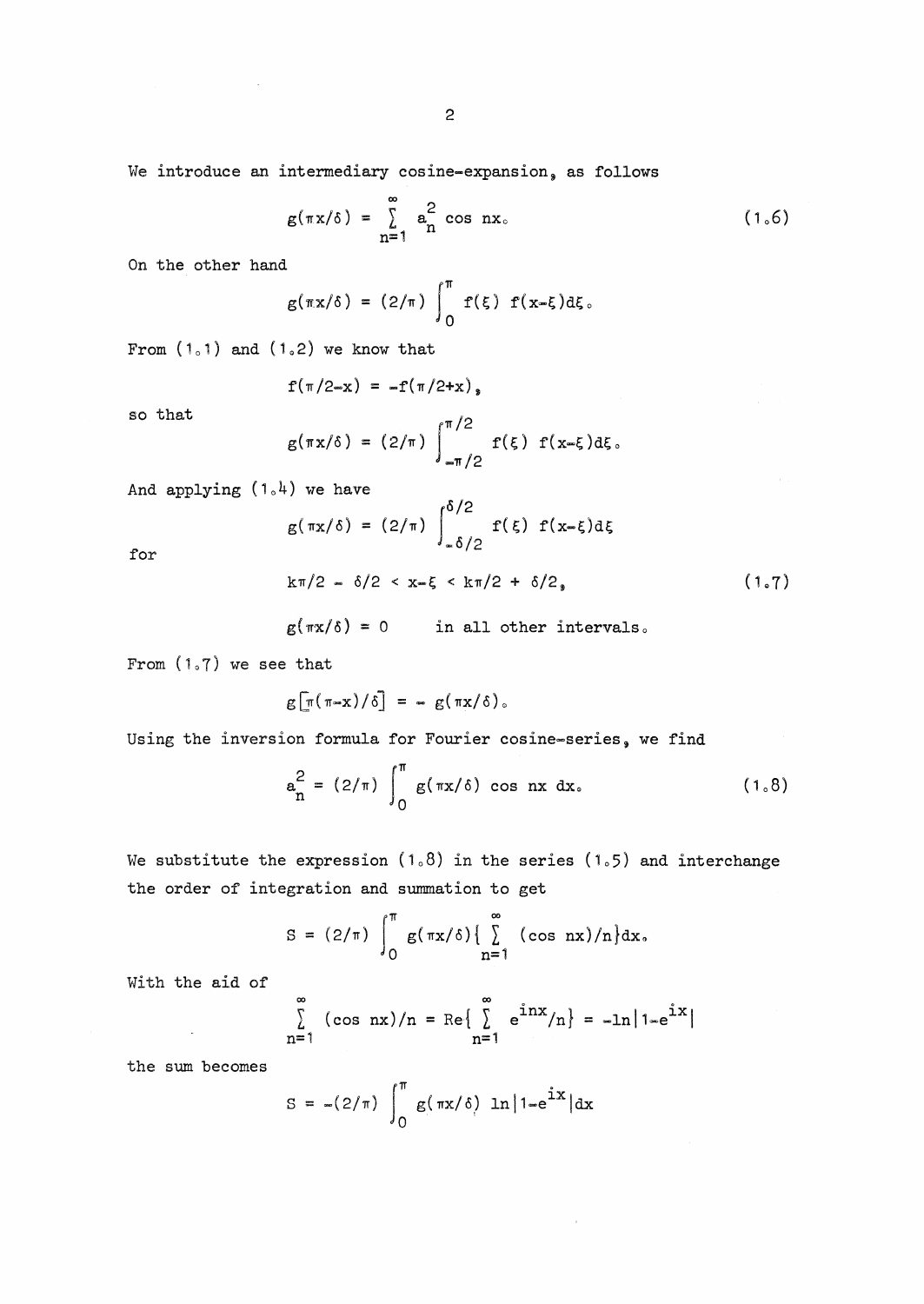$$
= -(2/\pi) \int_0^{\pi/2} g(\pi x/\delta) \ln |1 - e^{i\chi}| dx + (2/\pi) \int_0^{\pi/2} g(\pi x/\delta) \ln |1 + e^{-i\chi}| dx.
$$
  

$$
= (2/\pi) \int_0^{\pi/2} g(\pi x/\delta) \ln |\cot g(x/2)| dx.
$$
 (1.9)

The surface of integration in the  $(x, \xi)$ -plane may be found by combining ( $1.7$ ) and ( $1.9$ ) and is shown in figure 2. In the shaded part the product  $f({\xi})$   $f(x={\xi})$  is not identically equal to zero.



Figure 2.

Hence we find

$$
S = (2/\pi)^2 \int_0^{\delta} \int_{x=\delta/2}^{\delta/2} f(\xi) f(x-\xi) \ln |\cot g(x/2)| d\xi dx.
$$
 (1.10)

Substituting  $(1.3)$  and

$$
t = \pi x / \delta_{\varphi} \qquad t = \pi \xi / \delta
$$

in  $(1.10)$ , we have

$$
S = (\mu \delta^{2}/\pi^{l_{1}}) \int_{0}^{\pi} \int_{t=\pi/2}^{\pi/2} h(\tau) h(t-\tau) ln[cot g (\delta t/2\pi)] d\tau dt.
$$

For small values of  $\delta$  the expansion

$$
\ln |\cot g(\delta t/2\pi)| = \ln |(2\pi/\delta t)| + O(\delta^2)
$$

is valid.

Using this expansion we find an expression for S of the following form  $S = (4\delta^2/\pi^4) \int^{\pi} \int^{\pi/2} h(\tau) h(t-\tau) \{ln(\pi/\delta) + ln 2 - ln t + o(\delta^2) \} d\tau dt.$  (1.11)

$$
^{46^{2}/\pi^{4}}\Big|_{0}\Big|_{t=\pi/2}
$$
h(τ) h(t-τ){ln(π/δ)+ln 2-ln t+0(δ<sup>2</sup>)}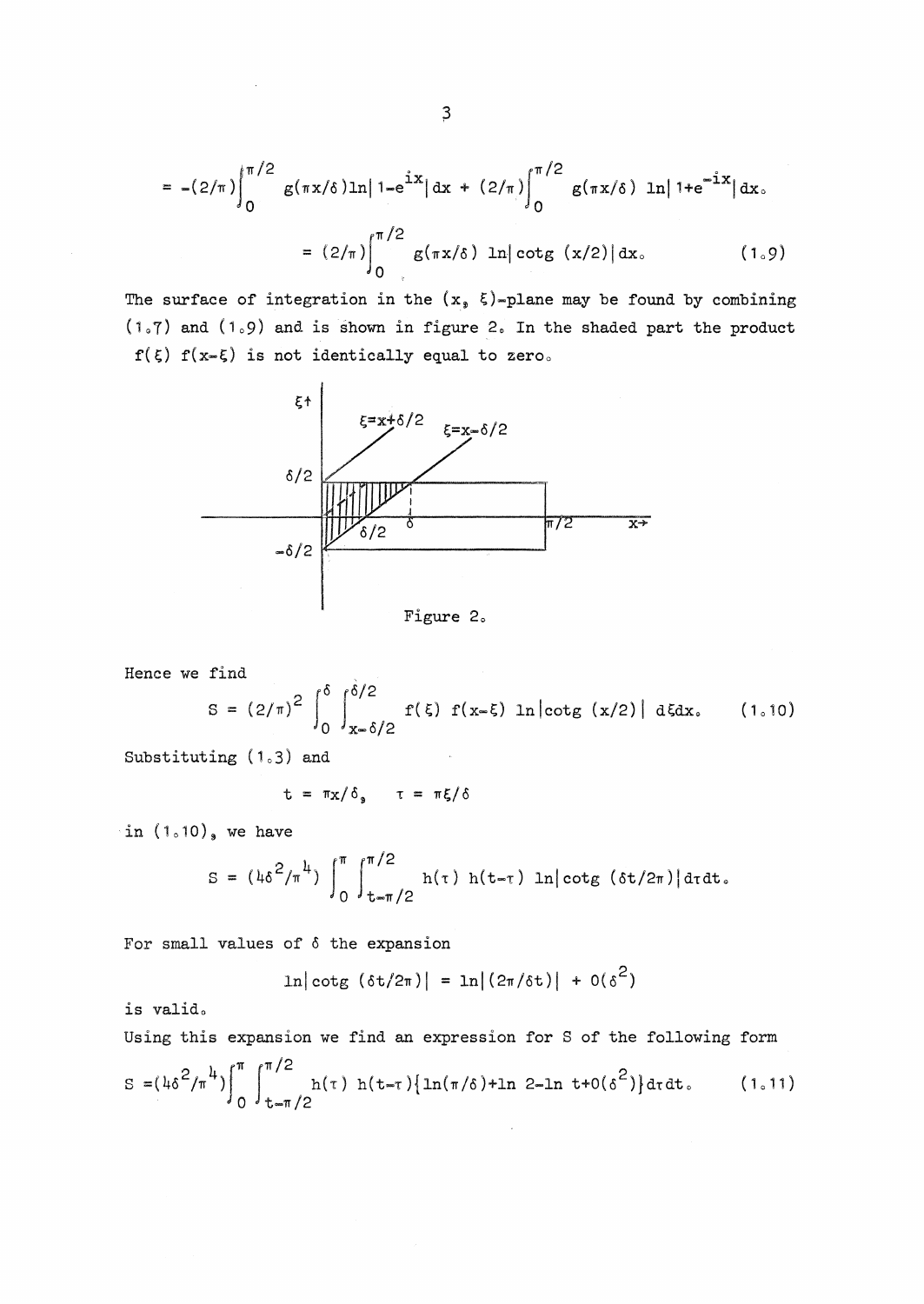The exact behaviour of S as  $\delta$  approaches zero is easily found from this integral expression.

Howeyer, using the properties of  $h(t)$ , we find

$$
\int_0^{\pi} \int_{t=\pi/2}^{\pi/2} h(\tau) h(t-\tau) d\tau dt = \left\{ \int_{-\pi/2}^{\pi/2} h(\tau) d\tau \right\}^2 / 2
$$

and an interesting first approximation of S is thus obtained in the form

$$
S \sim - (2/\pi^2) \left\{ \int_{-\pi/2}^{\pi/2} h(\tau) d\tau \right\}^2 (\delta/\pi)^2 \ln \delta. \tag{1.12}
$$

2. Some natural substitutions for  $h(t)$  are given below.



Using the integrals

and

 $\bar{\lambda}$ 

$$
\int_{-\pi/2}^{\pi/2} d\tau = \pi
$$
  

$$
\int_{0}^{\pi} \int_{t-\pi/2}^{\pi/2} \ln t \, dt dt = (\pi^{2}/2)(\ln \pi - 3/2),
$$

we find

$$
S = 2(\delta/\pi)^{2} \{ \ln(\pi/\delta) + \ln 2 - \ln \pi + 3/2 + 0(\delta^{2}) \}
$$
  
\n
$$
= 2(\delta/\pi)^{2} \{ -\ln \delta + 2, 19 + 0(\delta^{2}) \}.
$$
  
\n2.2  
\n
$$
h(t) = \cos t, -\pi/2 < t < \pi/2,
$$
  
\n
$$
= 0 , \text{ elsewhere.}
$$
  
\nWith the aid of  
\n
$$
\int_{-\pi/2}^{\pi/2} \cos \tau \, d\tau = 2
$$

and of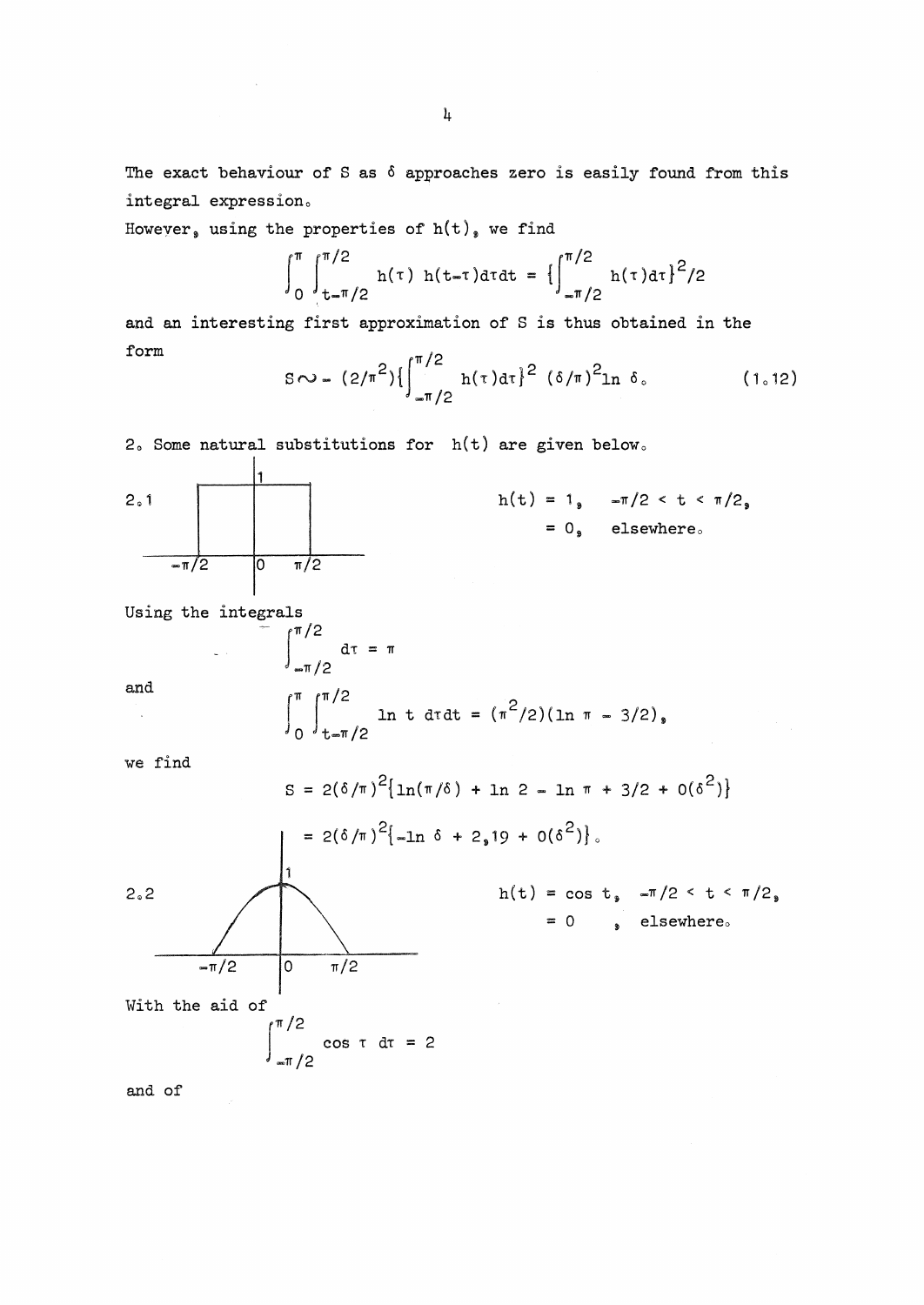$$
\int_{0}^{\pi} \int_{t=\pi/2}^{\pi/2} \cos \tau \cos (t-\tau) \ln t \, dt = 1 + 2 \ln \pi - (\pi/2) \, \text{Si}(\pi) - \text{Cin}(\pi),
$$
\n
$$
\text{formula (1.11) gives}
$$
\n
$$
S = (8\delta^{2}/\pi^{1}) \{ \ln(\pi/\delta) + \ln 2 - \frac{1}{2} - \ln \pi + (\pi/\mu) \, \text{Si}(\pi) + (\frac{1}{2}) \, \text{Cin}(\pi) + O(\delta^{2}) \}
$$
\n
$$
= (8\delta^{2}/\pi^{1}) \{ - \ln \delta + 2 \, \text{s} \, \text{Li}(\pi) + O(\delta^{2}) \}.
$$
\n
$$
= 0,
$$
\n
$$
\text{It is shown that}
$$
\n
$$
\int_{-\pi/2}^{\pi/2} \text{Li}(\pi/2)^{2} - \tau^{2} \} d\tau = (\frac{1}{3}) (\pi/2)^{3}
$$
\n
$$
\int_{-\pi/2}^{\pi/2} \{ (\pi/2)^{2} - \tau^{2} \} d\tau = (\frac{1}{3}) (\pi/2)^{3}
$$

and  
\n
$$
\int_{0}^{\pi} \int_{t=\pi/2}^{\pi/2} \{(\pi/2)^2 - \tau^2\} \{(\pi/2)^2 - (t-\tau)^2\} \ln t \text{ d} \tau dt = (\pi^6/72) \{\ln \pi - 1,75\},
$$

to get the result

$$
S = (8/9)(6/\pi)^{2} \{ln(\pi/6) + ln 2 - ln \pi + 1,75 + O(6^{2})\}
$$
  
\n
$$
= (8/9)(6/\pi)^{2} \{-ln 6 + 2,44 + O(6^{2})\}.
$$
  
\n
$$
h(t) = (2/\pi)(\pi/2 - |t|),
$$
  
\n
$$
= 0 , elsewhere.
$$

The integrals become

$$
\int_{-\pi/2}^{\pi/2} (\pi/2 - |\tau|) d\tau = (\pi/2)^2
$$

and  $\int_{1}^{\pi}$   $\int_{1}^{\pi}$   $(\pi/2-|\tau|)(\pi/2-|t-\tau|)$ ln t dtdt =  $(\frac{1}{2})(\pi/2)^{1/2}$ {1n  $\pi$  + 0,33 ln 2 - 2,08}. 0 <sup>J</sup>t⊸π/2

Ñ